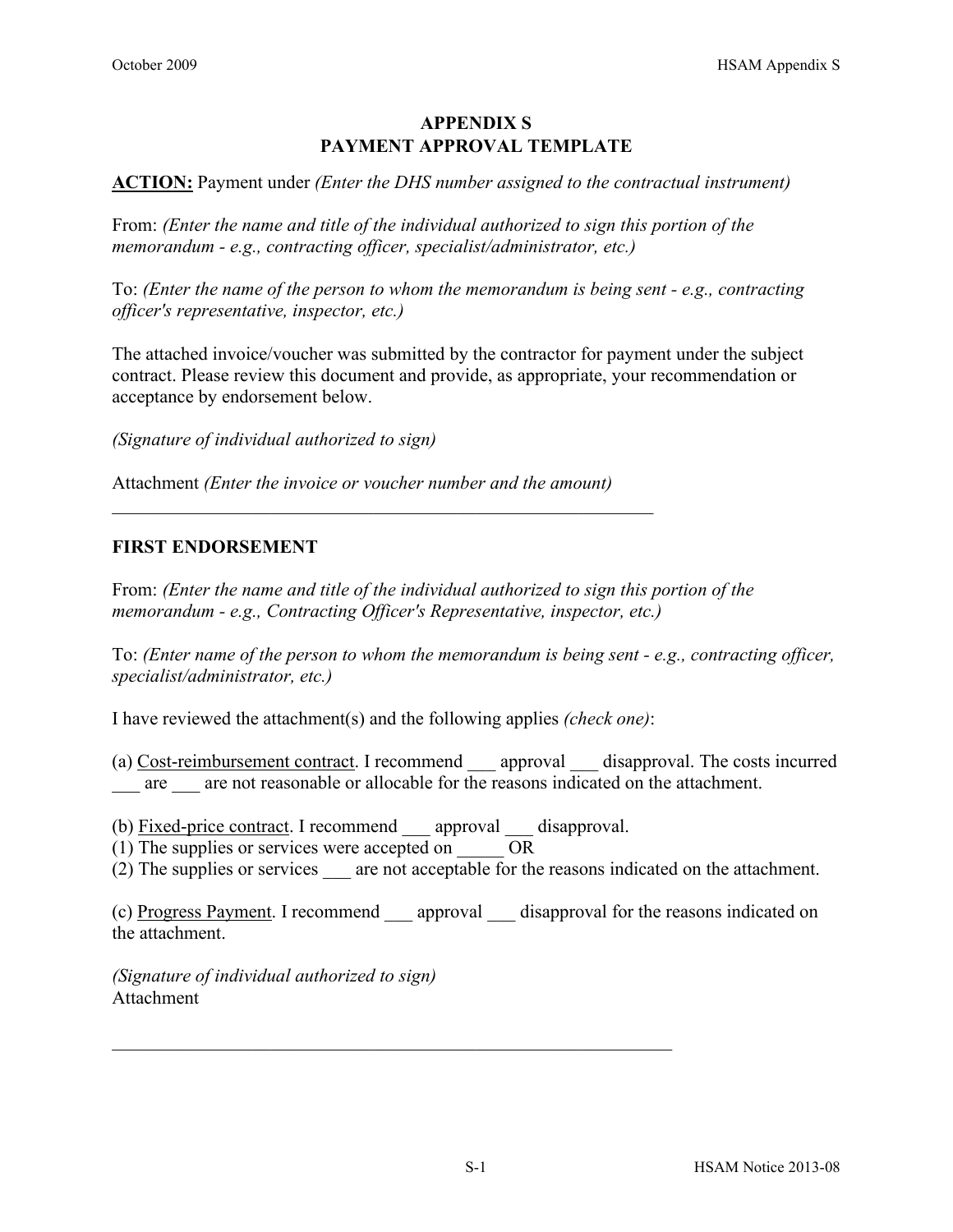#### **SECOND ENDORSEMENT**

From: *(Enter name of the Contracting Officer)* To: *(Enter name of the Finance Officer)* 

The attached Invoice/Voucher No. *(Insert number and amount)* is approved for payment in the amount of *(Insert amount)*. After this payment, the balance remaining available for payment under this contract is *(Insert amount)*. Please contact me if this balance does not agree with your payment record.

*(Signature of Contracting Officer)*

Attachment

# **VOUCHER/COMMERCIAL INVOICE SUPPORT LETTER (T&M/LH CONTRACTS OR ORDERS) per HSAM 3032.7002(d)(3).**

Below is a sample letter that should be sent from a contracting officer to a contractor whenever the contracting officer delegates authority to a COR to approve interim payment vouchers/commercial invoices under a time-and-material/labor hour contract or order. The letter may also be sent when the contracting officer retains authority to approve interim vouchers/commercial invoices. This letter directs the contractor to provide certain information with each voucher to support payment of the amount requested. Additional support information may be added to the list contained in the letter.

Contractor Name Street Address **City** 

Dear (name of contractor POC),

Your contract (insert contract number) requires the Government to approve individual vouchers/commercial invoices prior to interim payments being made under the contract. An essential portion of this responsibility involves ensuring that the payment amounts are correct and that the amounts are adequately supported by information provided by the contractor. The payment clause in your contract requires you to substantiate vouchers with information determined necessary by the contracting officer to support payment amounts requested for labor hours expended or material costs incurred. Accordingly, for each voucher/commercial invoice submitted for approval for an interim payment, you are directed to provide the following accompanying information:

- A calculation showing the number of hours for each labor hour rate times the labor hour rate and a total amount for each such labor rate together with a grand total for all labor rates.
- A calculation supporting costs for materials.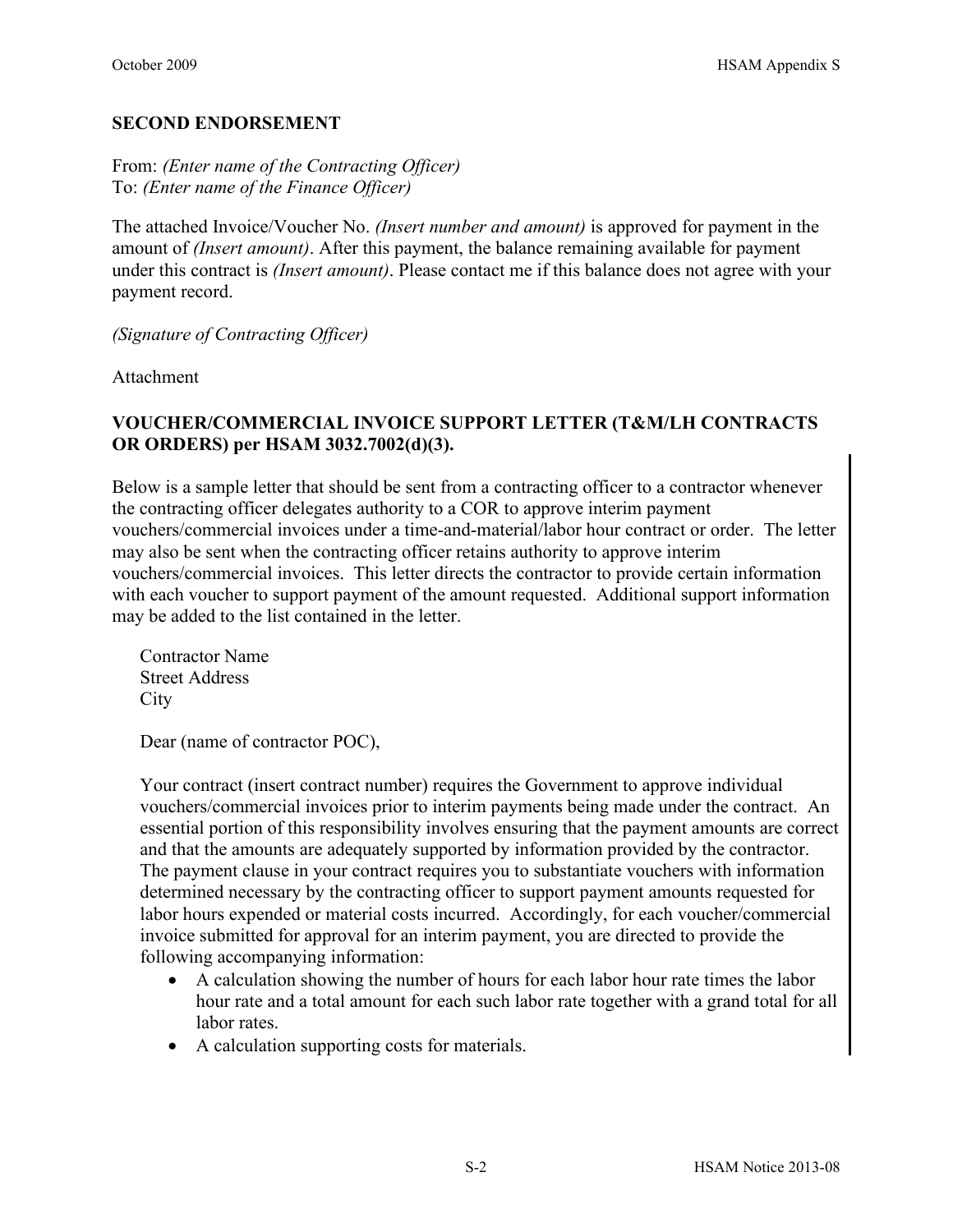- A statement that all employees billed under the voucher meet the qualifications for the labor categories to which they are being billed and the location of records verifying that these facts.
- A comparison matching the hourly rates for each category on the voucher with the rates specified in the contract for the period being invoiced.
- A statement that the material costs included in the voucher are adequately supported by invoices and/or payment and the location of records verifying that statement.

You may be required to provide additional information after your voucher or invoice is received. You should review the Homeland Security Acquisition Manual 3032.70 and its Appendix S to understand the types of analysis that may be applied to your vouchers. Failure to provide necessary supporting information may result in your voucher/commercial invoice being determined not to be a proper invoice and returned to you without payment. Approval of the final payment will likely involve more detailed Government review of your records.

You are encouraged to develop streamlined means of providing this information through proposing advance agreements for review and approval of your vouchers/invoices. If you have been approved for direct billing by the Defense Contract Management Agency, you may qualify for submission of a reduced set of data for most vouchers.

For questions, please contact *(insert name and contact information).* 

Sincerely,

[Contracting Officer]

#### \*\*\*\*\*\*\*\*\*\*\*\*\*\*\*\*\*\*\*\*\*\*\*\*\*\*\*\*\*\*\*\*

### **VOUCHER/COMMERCIAL INVOICE REVIEW AND APPROVAL CHECKLIST TIME AND MATERIAL/LABOR HOUR CONTRACT OR ORDER**

The following is a checklist that should be used to verify that payments are appropriate under a voucher/commercial invoice submitted for interim payment under a T&M/LH contract or order. If all elements are marked "Yes," payment should be approved. If any are marked "No," consultation with the contracting officer should occur to determine appropriate action.

The payment clause in a T&M/LH type contract requires a contractor to substantiate vouchers with information determined necessary by the contracting officer to support payment amounts requested based on labor hours expended or material costs incurred. Prior to approving a voucher or recommending it for approval, the amount requested for payment should be evaluated to determine if it is properly supported and if it is the proper amount required to be paid under the contract.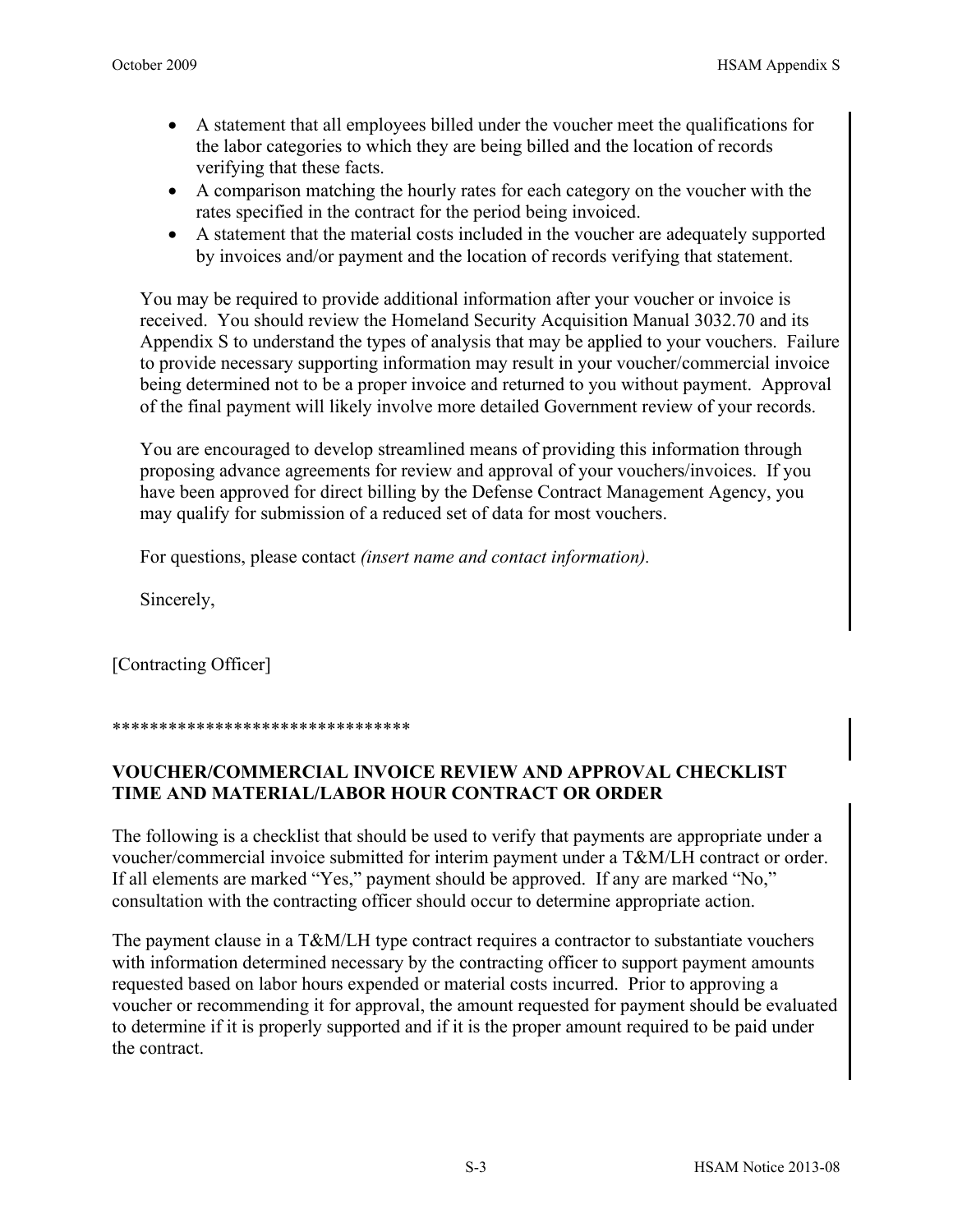*As long as the contractor is using its approved accounting system* to generate the voucher, not every labor hour or material cost billed by a voucher needs to be evaluated and confirmed for every voucher. However, individual elements supporting the amount requested for payment under various vouchers should be checked occasionally. If an error or problem is detected that indicates the requested amount is not proper, the requested amount should be adjusted accordingly and prior vouchers should be examined to determine if that same issue is present. If this reexamination of previously approved vouchers shows they have the same issue, the payment amounts for those previously paid vouchers should be recalculated based on the new information. If the contractor was overpaid for those vouchers, the next payment should be offset and reduced by that overpayment amount.

Each of the elements in the checklist below is required to be approved for each voucher. Depending on the type of service provided, and the makeup of the contractor's workforce, some or all of the following elements should be reviewed or verified in order to approve a voucher for payment. The contracting officer may also negotiate an agreement with a contractor who has a billing system that meets special qualifications, such as direct billing authority granted by Defense Contract Management Agency. Such an advance agreement would permit the COR to check "Yes" in some of the blocks below solely on the basis of the agreement. However, random or other sampling checks of information may still be performed or required occasionally, based on the authority granted in the contract.

The checklist below should be used in accordance with HSAM 3032-7002(d) to verify the adequacy of vouchers (or commercial invoices submitted for payment under time –andmaterial/labor-hour contracts containing FAR 52.212-4 Alternate I) for time-and-materials (T&M) or labor-hour (LH) contracts.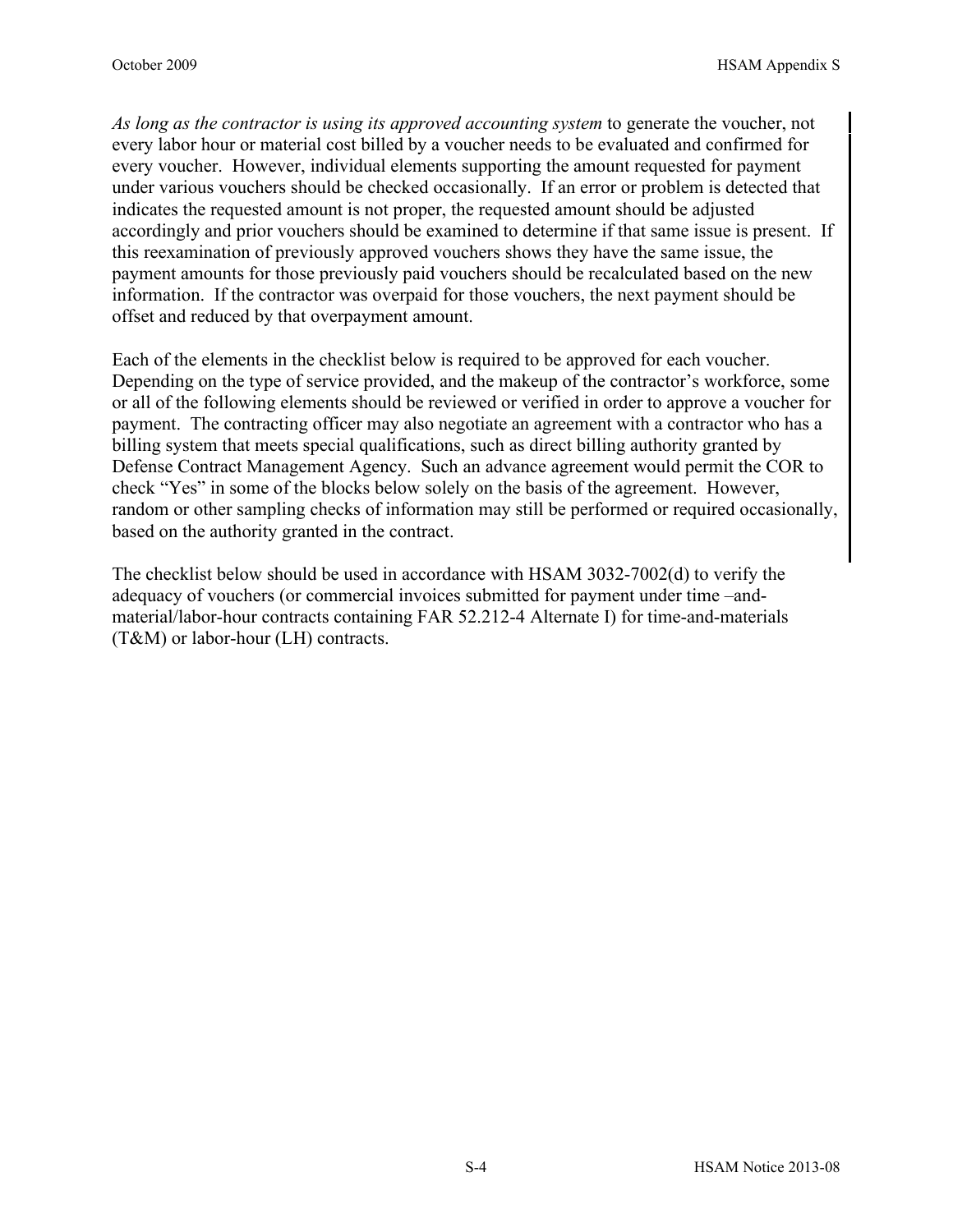## **VOUCHER/COMMERCIAL INVOICE REVIEW AND APPROVAL CHECKLIST**

#### TIME AND MATERIAL/LABOR HOUR CONTRACT OR ORDER

| <b>YES</b> | $\rm NO$ | <b>SUPPORT ELEMENTS FOR \$ AMOUNT REQUESTED</b>                                                                                                          |
|------------|----------|----------------------------------------------------------------------------------------------------------------------------------------------------------|
|            |          | The contractor provided the voucher support information required by the contracting officer.                                                             |
|            |          | If not, return the voucher without payment as not a proper invoice.                                                                                      |
|            |          | Each employee billed under the voucher meets the qualifications for the labor categories                                                                 |
|            |          | being billed? Stable workforce, homogeneous workforce-review supporting info less often.                                                                 |
|            |          | Roving/rotating workforce-review supporting info more often (perhaps each time).                                                                         |
|            |          | Overtime rates not applied unless approved in advance by contracting officer or specifically                                                             |
|            |          | included as overtime rates in the contract.                                                                                                              |
|            |          | Hourly rates for each labor category on the voucher match the rates specified in the contract<br>for the period being invoiced?                          |
|            |          | The number of hours for each labor hour rate times the labor hour rate equal the grand total<br>amount for labor hours billed?                           |
|            |          | Material Costs - Non-commercial item contract (FAR clause 52.232-7).                                                                                     |
|            |          | The material costs are adequately supported by invoices and/or payment records?                                                                          |
|            |          | Contractor paid for material or services (or within 30 days?)<br>□                                                                                       |
|            |          | Correct indirect cost rate applied?<br>□                                                                                                                 |
|            |          | No fee/profit included?<br>□                                                                                                                             |
|            |          | Labor Hour contract? \$0 allowable for material, ODC, etc.<br>□                                                                                          |
|            |          | Material Costs - Commercial item contract (FAR clause 52.212-4, Alt I)                                                                                   |
|            |          | The material costs are adequately supported by invoices and/or payment records?                                                                          |
|            |          | Contractor paid for material or services (or within 30 days)?<br>$\Box$                                                                                  |
|            |          | Indirect cost - Prorated from fixed amount identified in contract? If none in<br>□                                                                       |
|            |          | contract, then \$0 allowable.                                                                                                                            |
|            |          | No fee/profit included?<br>$\Box$                                                                                                                        |
|            |          | Other Direct Costs - Match authorized list in contract? If none listed, then \$0<br>□                                                                    |
|            |          | allowable.                                                                                                                                               |
|            |          | Labor-Hour contract? \$0 allowable for material, ODC, etc.                                                                                               |
|            |          | The payment will not exceed the ceiling price cited in the contract or order.                                                                            |
|            |          | The correct quantity of items or services performed (e.g., actual # of hours performed under a                                                           |
|            |          | labor-hour type contract)                                                                                                                                |
|            |          | A correct extended amount (quantity * unit price = extended amount)                                                                                      |
|            |          | Terms of any discount for prompt payment offered                                                                                                         |
|            |          | <b>ADMINISTRATIVE ELEMENTS</b>                                                                                                                           |
|            |          | The correct name and address of the contractor                                                                                                           |
|            |          | The invoice date and invoice number                                                                                                                      |
|            |          | A period of performance (e.g., the billing period) clearly identified, accurate and which is                                                             |
|            |          | covered by the contract/order cited on the invoice                                                                                                       |
|            |          | The correct contract and/or order number                                                                                                                 |
|            |          | Contract Line Item Numbers (CLINS) that match those contained in the contract/order                                                                      |
|            |          | The correct description of supplies or services that match the description of the supplies or                                                            |
|            |          | services in the contract/order                                                                                                                           |
|            |          | Name and address of official to whom payment is to be sent                                                                                               |
|            |          | Other details or data required by the contract/order                                                                                                     |
|            |          | Attachments or supplemental pages required by the contract/order                                                                                         |
|            |          | No other payment for the billing period have been previously received or processed                                                                       |
|            |          | If this is a final payment for a supply or service after acceptance by DHS, the COR or other                                                             |
|            |          | designated Government official has prepared an Inspection and Acceptance Report, such as a<br>DHS Form 700-21, Material Inspection and Receiving Report. |